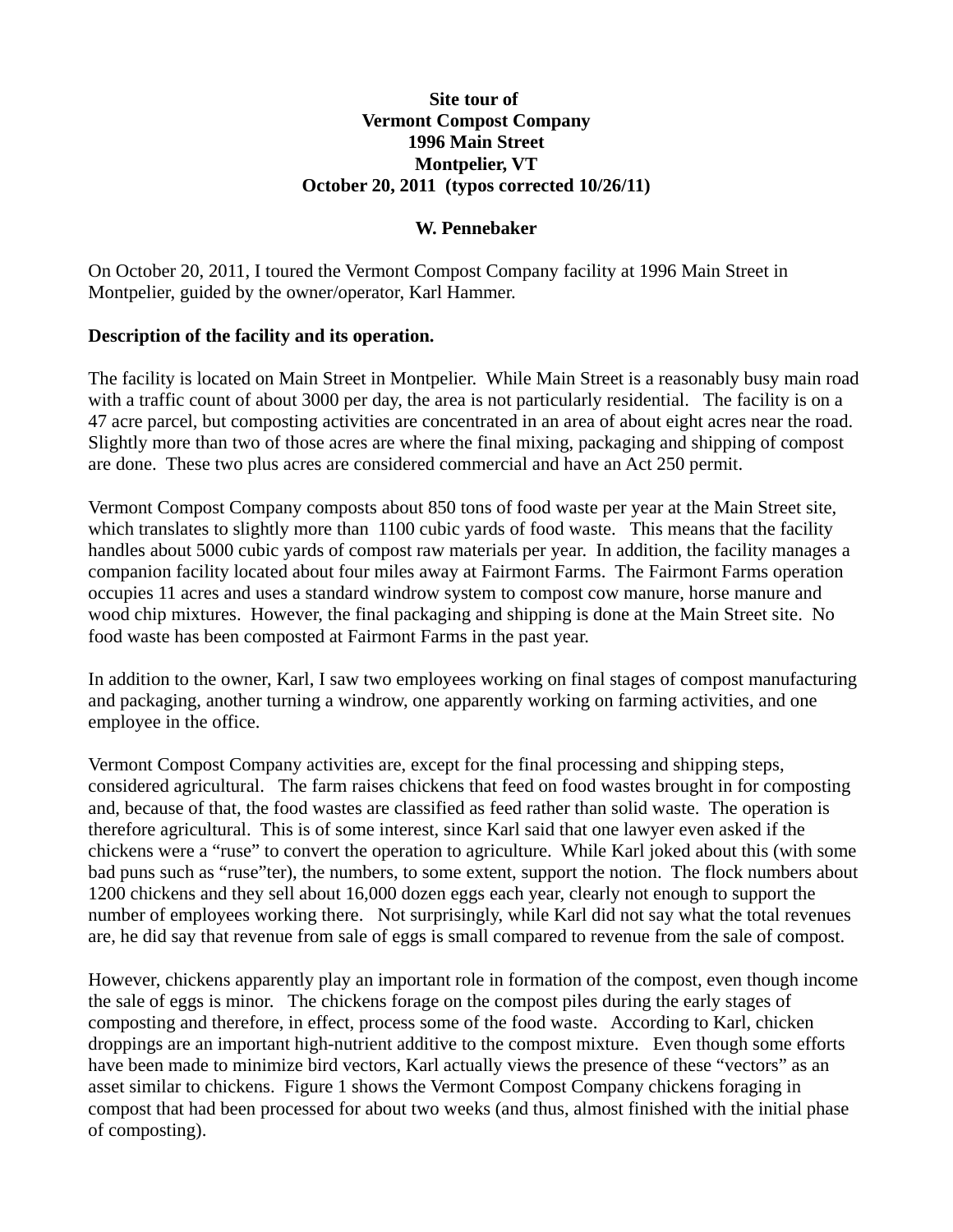

*Figure 1: Chickens foraging on initial stage of compost.*

The terrain at the facility rises fairly steeply from the road. The 2+ acres where shipping and packaging are done is adjacent to where the office is located and is close to the road, above the road by about 20 feet. This area, which has an Act 250 permit, has an 8" base of crushed limestone in the areas used for composting.

The actual composting is carried out further up the hill. The pitch of the hill is relatively steep and only at the back edge of the composting operations does the slope become more moderate. The first couple of weeks of composting are carried out in two metal frame sheds partially covered with plastic and located fairly close to the top of the steeply pitched section of the hill (see figure 2). Karl told me that the base under these areas is native soil, but the low permeability of the soil at the site and blockage of soil pores by organic matter means that little runoff from the compost reaches ground water. It appears to this observer, however, that leachate from the compost is controlled more by accident than design. The berm to the right in figure 2 is made of top soil from the site, compost and wood chips, and is periodically harvested.

Although the facility is on relatively steeply pitched terrain, it is terraced such that each area where composting area is done is relatively level. Each terrace is bordered on the down-slope side by piles of compost or similar material that acts as a filter for water passing through. The structure is repeated as one goes from the top of the compost area, where the initial phase of composting is done, to the lower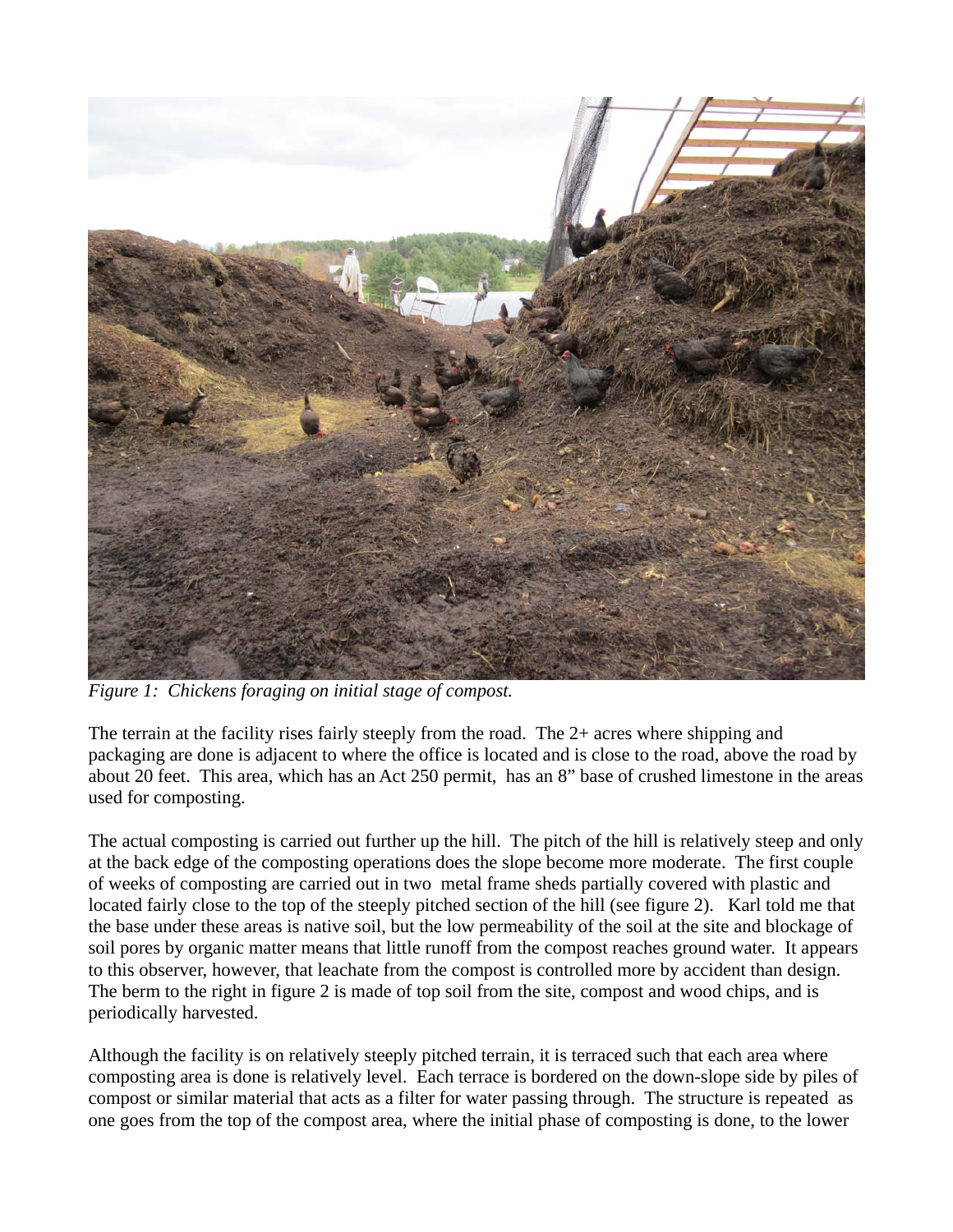

*Figure 2: Plastic-covered metal frames covering intial compost stage.*



*Figure 3: Rear view of sheds for final processing and shipping*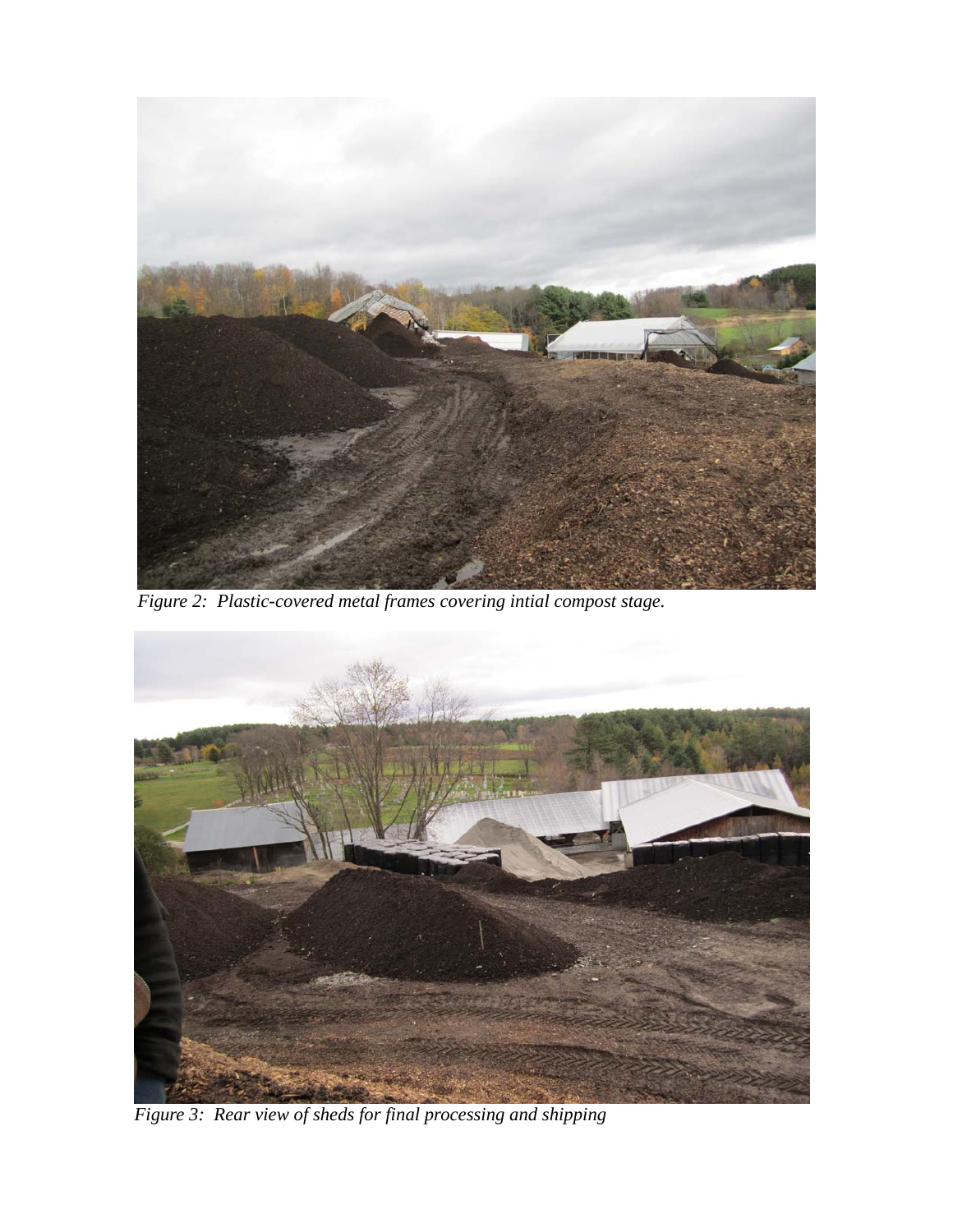buildings where compost is mixed with additives and packaged. Karl was clearly proud of the site water management and felt that the relatively steep pitch of the site was not a problem. As far as the VCC site is concerned, Karl stated that the worst site one could choose for composting would be one that was very flat. In short, there must be enough pitch to keep water draining rather than puddling.

The metal frames covering the two initial composting stage areas can be seen in figure 2. Figure 3 shows the sheds where final processing and shipping are carried out. In the foreground of figure 3, just behind the sheds, are plastic-wrapped compost packages received from Fairmont Farms. Most of the area in figure 3 is in the 2+ acres covered by the Act 250 permit.

## **Impacts:**

One neighbor located immediately adjacent to the facility on the same side of the road has been the source of a number of complaints in recent years. Karl indicated that these complaints were primarily about food wastes dropped on the neighbor's property by crows and other wild birds.

As a side note, I was told that this neighbor purchased their property in 2002, several years after Karl filed for permits for the composting facility on his property. Karl indicated that he tried to purchase the neighboring property, but negotiations foundered on price.

Other neighbors in a nearby development have also made complaints at various times, the primary concern being that their wells might be affected. However, I was given to understand that since the tests of water from a test well at the base of the composting facility were negative, nothing has come of these complaints. In general, the neighborhood in the immediate vicinity of the facility is quite rural, as can be seen in the backgrounds of figures 2 and 3.

There are four likely impacts from this facility:

# 1. **Birds and other vectors:**

*Bird vectors have been addressed by adding metal frames (partially covered with plastic) over the two areas where initial composting is done (see figure 1). Only at this initial stage are food scraps likely to reach the surface of the compost where birds might get at them. Note the fake owls in figure 1 that help to scare wild birds away. Karl, incidentally, was quite skeptical of the mono-filament grid used to control bird vectors at the Williston facility.*

### 2. **Odor:**

*Odor may be a problem during the very early stages of composting when the windrows must be turned frequently to keep them aerated. However, this observer can vouch that odors are not a problem after two weeks of processing. I stood next to a windrow which had just been opened up by a machine and the odor was at most very slight.*

### 3. **Water pollution.**

*Water pollution appears to be reasonably well controlled. The principle controls of pollution of runoff water from the composting operation are: 1) minimal penetration of runoff to the soil under each terrace, 2} filtering with compost or other suitable material at the down-slope edges of each terrace, and 3) a progression of terraces starting uphill at the earliest stages of composting. The main proof that these steps work is the lack of pollution in the test well located at the bottom of the hill close to the road. Tests there indicate only an elevated concentration of salts from runoff from the nearby road.*